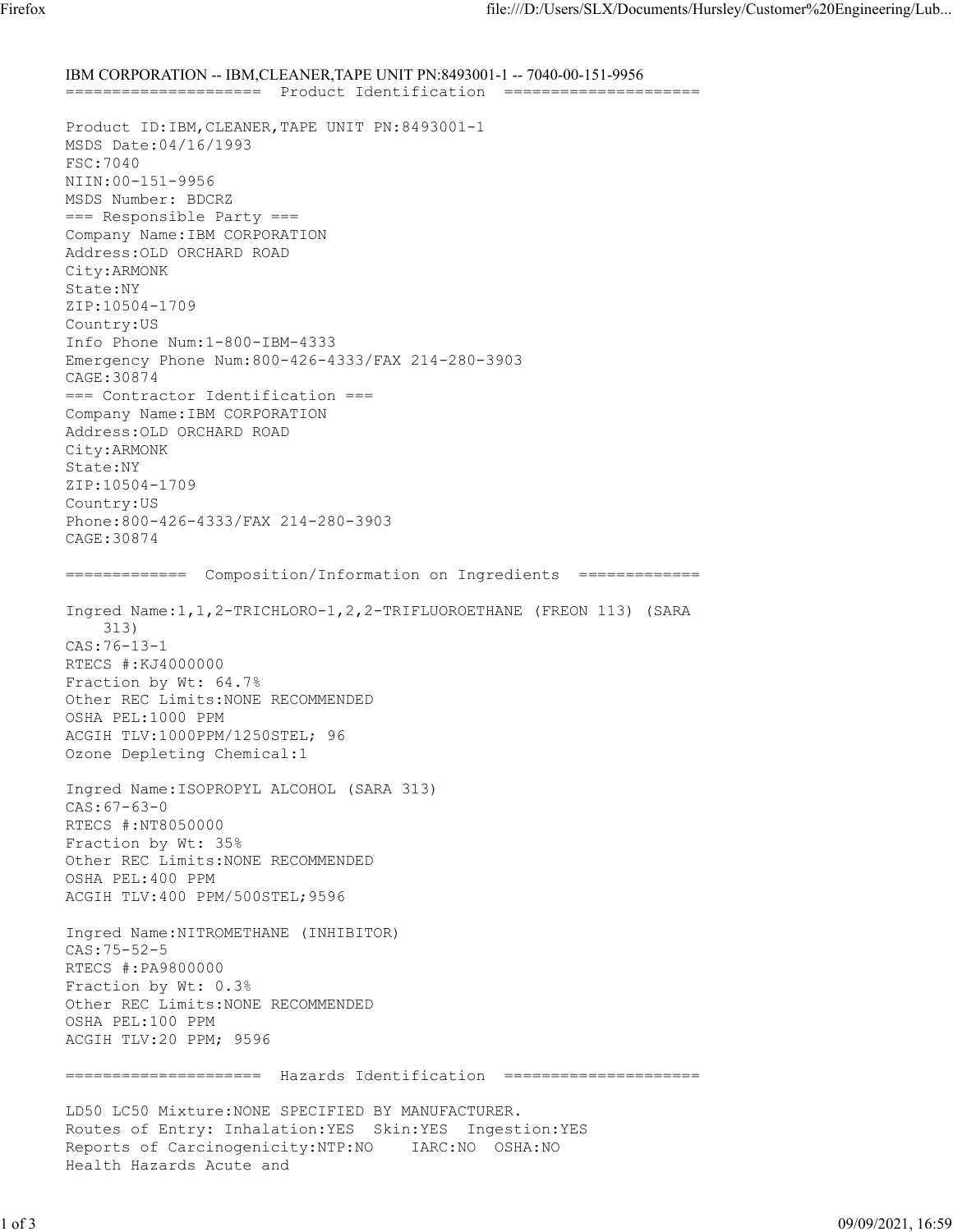Chronic:INHAL:LIGHTHEADEDNESS,GIDDINESS,SHORTNESS OF BREATH, DROWS, UNCONSC. IRREGULAR HEARTBEAT @HI CONC. VAPORIZATION OF EXCESSIVE AMTS OF PROD CAN DEPLETE/REPLACE OXY NECESSARYFOR BREATH.EYE:MILD IRRIT.SKIN:MA Y CAUSE IRRIT,RASH.INGEST:NAU,VOMIT,DROWS,INCOORDINATION,UNCONSC,CESSATION OF BREATHING. Explanation of Carcinogenicity:PER MSDS:NO SUBSTANCES ON MSDS HAVE BEEN FOUND TO BE CARC OR PORTENTIAL CARC AS LISTED BY NATP/IARC/OSHA. Effects of Overexposure:CHRONIC:INHAL:CHRONIC DRUNKENNESS, DROWS, INCOORDINATION, UNCONSC, CESSATION OF BREATHING DURING VAPOR EXPO. Medical Cond Aggravated by Exposure:MAY IRRITATE PEOPLE W/SKIN PROBLEMS,ASTHMA,LUNG,HEART PROBLEMS,SUSCEPTIBLE INDIVIDUALS MAY HAVE AN ALLERGIC REACTION. ======================= First Aid Measures ======================= First Aid:INHAL:REMOVE FRM ARE OF EXPO TO FRESH AIR.ASSESS AIRWAY,BREATH,CIRCULATION,LEVEL OF CONSC.IF NECESSARY PROVIDE CARDIOPULMONARY SUPPORT .SEEK IMMED MED ATTN.EYE:FLUSH W/COPIOUS AMTS OF WATER FOR 15MINS .SKIN:WASH AREA W/SOAP/WATER.REMOVE CONTAM CLOTH.INGEST:DONT INDUCE VOMIT.DONT GIVE ANYTHING TO UNCONSC PERSON. ===================== Fire Fighting Measures ===================== Flash Point:NDA Lower Limits:N/DATA AVAI Upper Limits:N/DATA AVAI Extinguishing Media:CARBON DIOXIDE, FOAM, DRY CHEMICAL. Fire Fighting Procedures:USE NIOSH APPROV SELF-CONTAINED BREATHING APPARATUS & PROTECTIVE CLOTHING. Unusual Fire/Explosion Hazard:COOL CNTNRS & KEEP IN OPN AREA.ADDN OF EXCESS H2O(<9%)WILL EXTRACT ALCOHOL & MAY FORM FLAMM SUPERNATANT LIQ LAYER.NOTE:PROD AS SHIPPED IS NON-FLAMM.(SUPPLEMENT) ================== Accidental Release Measures ================== Spill Release Procedures:CONTAIN FOR TREATMENT/DISPOSAL,VENTILATE AREA,COVER W/ABSORBENT MATL & COLLECT. Neutralizing Agent:NONE SPECIFIED BY MANUFACTURER. ====================== Handling and Storage ====================== Handling and Storage Precautions:KEEP CNTNRS TIGHTLY CLOSED.AVOID EXCESSIVE HEAT DURING STORAGE,UNOPENEDIFACTORY SEALED)CNTNRS ARE NOT FLAMM.HOWEVER DUE TO EVAPORATION UPON(OTH PRECA) Other Precautions:HNDLG/STORAGE:OPENING MIXTURE MAY BECOME FLAMM.RAGS OR MATLS SATURATED W/CLEANER MAY PRESENT A FIRE HAZ.KEEP OUT OF REACH OF CHILDREN. ============= Exposure Controls/Personal Protection ============= Respiratory Protection:FOR EXCESSIVE EXPOSURE:RESPIRATORY PROTECTION:ORGANIC VAPOR. Ventilation:LOCAL EXHAUST Protective Gloves:IMPERMEABLE GLOVES Eye Protection:CHEMICAL SAFETY GOGGLES Other Protective Equipment:WHEN WORKING W/LG AMTS USE APRON & FACE SHIELD. Work Hygienic Practices:DONT WEAR CONTAM CLOTH AGAIN TIL PROPERLY LAUNDERED.